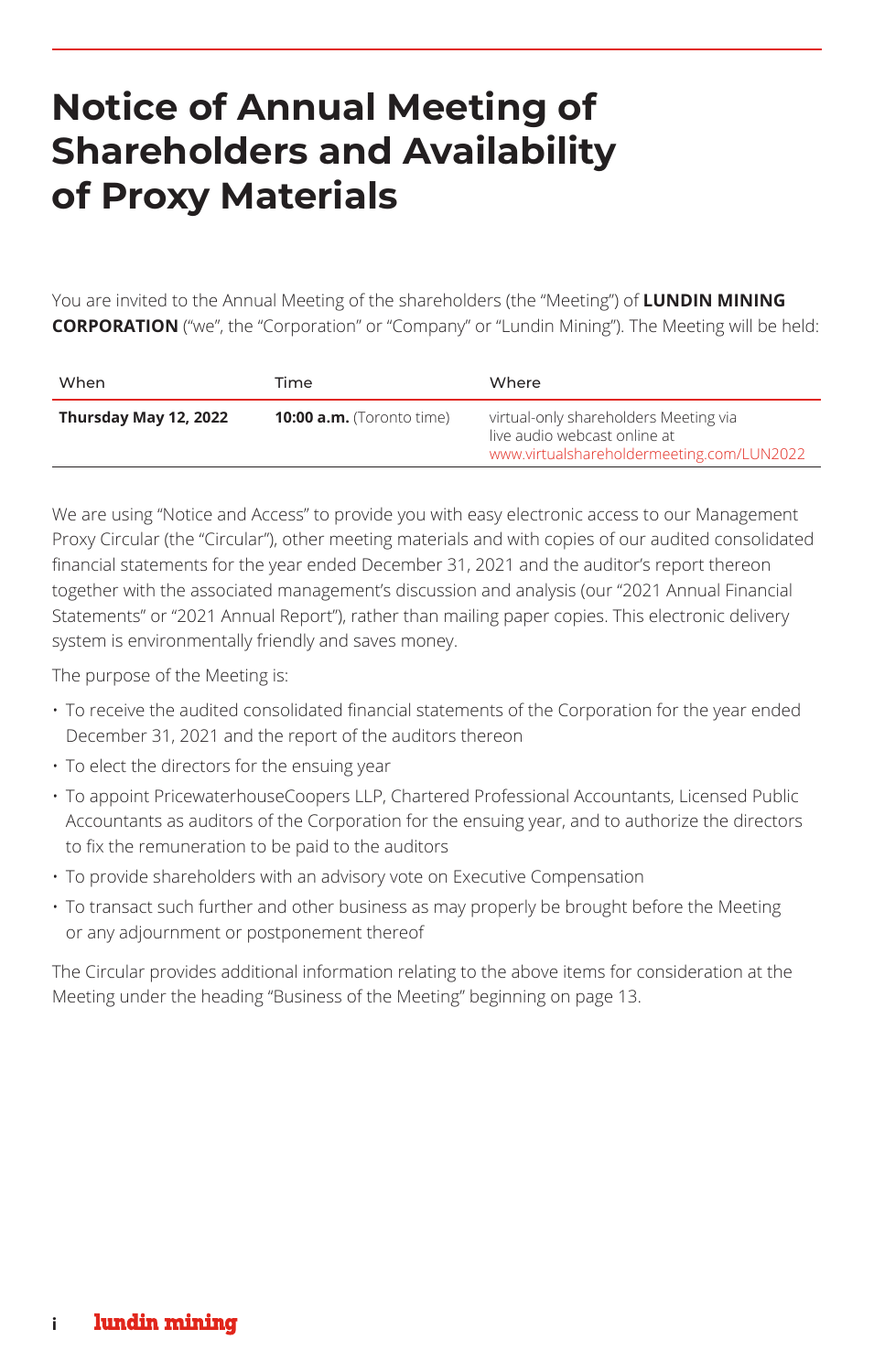## **Why a Virtual-Only Meeting**

The ongoing impact of the COVID-19 pandemic and the potential for changes in public health guidelines and restrictions respecting large group gatherings make it unclear as to whether it will be safe or permissible for the Meeting to be held in person this year. Therefore, to ensure the health and safety of the employees, shareholders and representatives of the Corporation, we have made arrangements to enable shareholders and proxyholders to attend and vote virtually at this year's Meeting.

#### **How Can I Access the Virtual-Only Shareholders Meeting?**

Registered shareholders as of March 25, 2022 and duly appointed proxyholders (including beneficial shareholders who have appointed themselves as proxyholder) will be able to participate in the Meeting, submit questions and vote, all in real time, by connecting to the meeting via the internet to [www.virtualshareholdermeeting.com/LUN2022](http://www.virtualshareholdermeeting.com/LUN2022) using a web browser that is running the most updated version of the applicable software plugins. Beneficial shareholders who have not duly appointed themselves as proxyholder will be able to attend the Meeting and ask questions. Guests may attend the Meeting but will not be able to vote or ask questions at the Meeting.

Any shareholder that wishes to appoint a person other than the management nominees identified on the form of proxy or voting instruction form (including a beneficial shareholder who wishes to appoint themselves to attend and vote at the Meeting) must carefully follow the instructions in the Circular and on the form of proxy or voting instruction form. These instructions must be followed closely as the steps for appointing a proxyholder are different than for in-person meetings.

Detailed information on how shareholders can participate in and vote at the Meeting is available starting on page 6 of the Circular.

It is important to note that shareholders will not be able to attend this year's Meeting in person. Shareholders participating in the virtual shareholder Meeting must remain connected to the internet during the Meeting in order to vote when balloting commences. It is the shareholders' responsibility to ensure internet connectivity for the duration of the Meeting. You are encouraged to vote in advance to ensure your vote is counted at the Meeting.

#### **How Do I Vote My Shares in Advance?**

You may vote in advance by proxy in any of the following ways. You will need the 16-digit control number contained in the accompanying form of proxy or voting instruction form in order to vote in advance or to appoint a proxyholder (including beneficial shareholders wishing to appoint themselves as proxyholder to attend and vote at the Meeting).

| Telephone Voting                                                                                 | Internet Voting                                                                                                                     | Mail-in Voting                                                                                     |
|--------------------------------------------------------------------------------------------------|-------------------------------------------------------------------------------------------------------------------------------------|----------------------------------------------------------------------------------------------------|
| Vote by calling the toll-free number<br>shown on the form of proxy or<br>voting instruction form | Vote online at www.proxyvote.com<br>or scan the OR Code on the form<br>of proxy or voting instruction form<br>to access the website | Complete the form of proxy or<br>voting instruction form and return<br>it in the envelope provided |